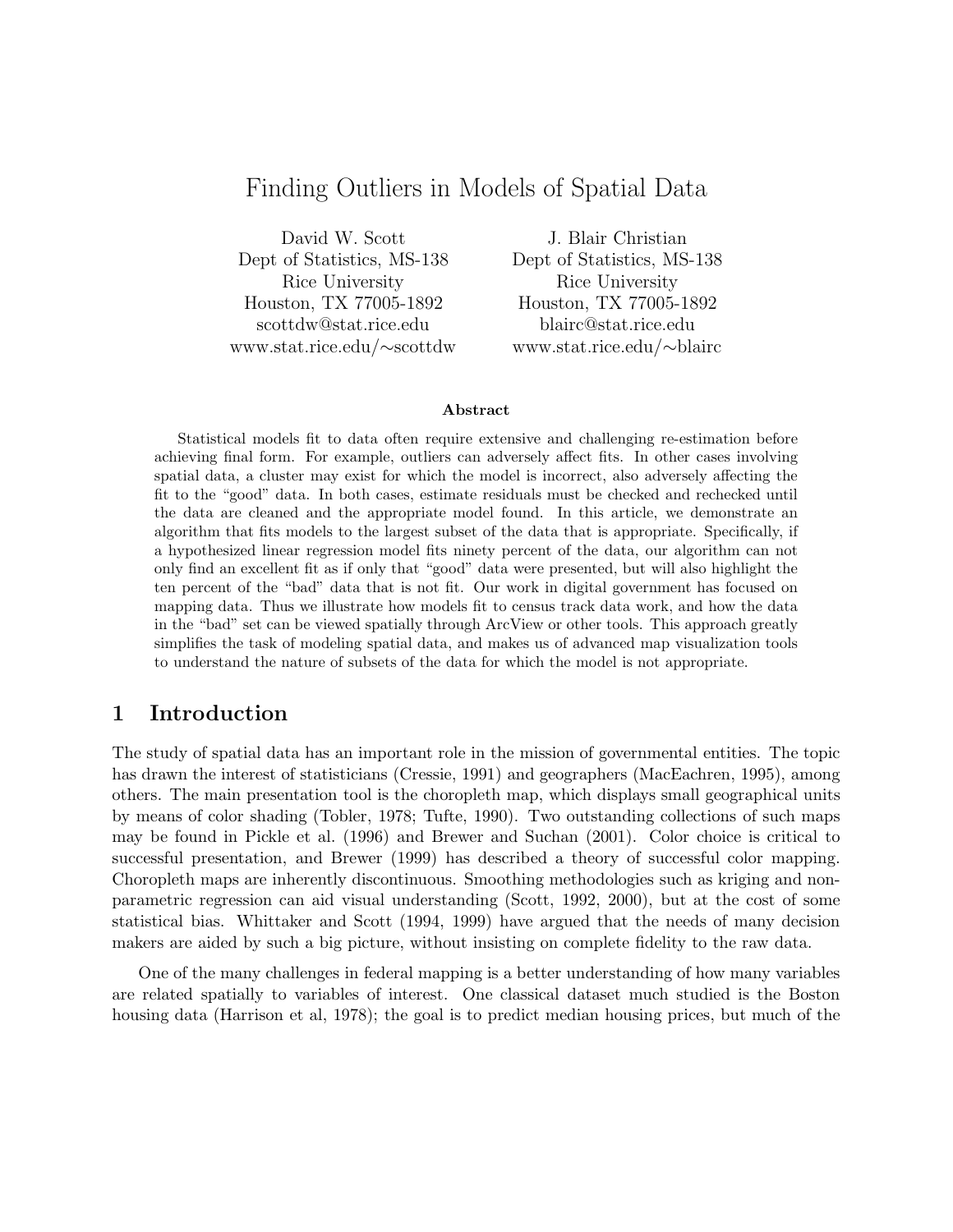data does not fit a single multivariate model. Robust methods are often applied to such data, but are iterative and sometimes difficult to interpret.

We have introduced an alternative multivariate regression fitting algorithm, called L2E (Scott, 2001). In place of a maximum likelihood or a least-squares criterion, L2E attempts to estimate parameters so the shape of the residuals is as close to Normal as possible. Why does this alternative criterion help? If the data contain a cluster of "bad" data fitted by least-squares, the residuals will not be Normal and may be skewed, for example. Regression diagnostic plots must be carefully screened and interpreted in order to identify and then correct these practical problems. Making the residuals look Normal will avoid such difficult diagnostic steps. Instead, 90% of the residuals will look Normal (with a mean of 0), and the 10% of residuals corresponding to the bad data will be clearly shown.

In the case of spatial data, another diagnostic is available. Namely, the values of the residuals may be plotted spatially in order to better understand the nature of the "bad" data. Of course, the bad data may in fact be the most interesting data. A simple estimation example is presented.

#### 2 Fitting Multivariate Regressions by L2E

Given a variable of interest, y, and a number of covariates,  $(x_1, x_2, \ldots, x_p)$ , collected over a number of spatial units (census tracks, for example), we seek to model  $y$  as a simple function of the predictors,  $\{x_k\}$ :

$$
\hat{y}(x_1, x_2, \dots, x_p) = \beta_0 + \sum_{j=1}^p \beta_j \cdot x_j.
$$

Given estimates of the  $\beta'_i$  $j<sub>j</sub>$ s, a residual for the *i*-th case would be computed according to the formula:

$$
\epsilon_i = y_i - \beta_0 - \sum_{j=1}^p \beta_{ij} \cdot x_{ij}.
$$

If there was a cluster of bad data, then the residuals would not look Normal and be centered at 0.

With the L2E, least-squares is replaced by another criterion, which can be optimized using standard software, for example, nlmin in the Splus package. The criterion to minimize is simply

$$
\frac{1}{2\sqrt{\pi}\sigma_{\epsilon}} - \frac{2}{n} \sum_{i=1}^{n} \phi(\epsilon_i | 0, \sigma_{\epsilon}),
$$

where  $\sigma_{\epsilon}^2$ <sup>2</sup>/<sub> $\epsilon$ </sub> is the variance of the residuals and  $\phi(x|\mu, \sigma^2)$  is the density of a Normal random variable.

The new exciting extension which we will illustrate below was introduced by Scott and Szewcyzk (2003). Specifically, instead of modeling the residuals as Normal,  $N(0, \sigma_{\epsilon}^2)$ , we add an additional weight parameter, w, and use the residual model  $w \cdot N(0, \sigma_{\epsilon}^2)$ .

What this very unusual (and unexpected) model is really doing can be made clearer by the following observation. If we must deal with a "bad" data cluster, then the residual plot will have a separate component for that cluster. In other words, we believe the residual density is actually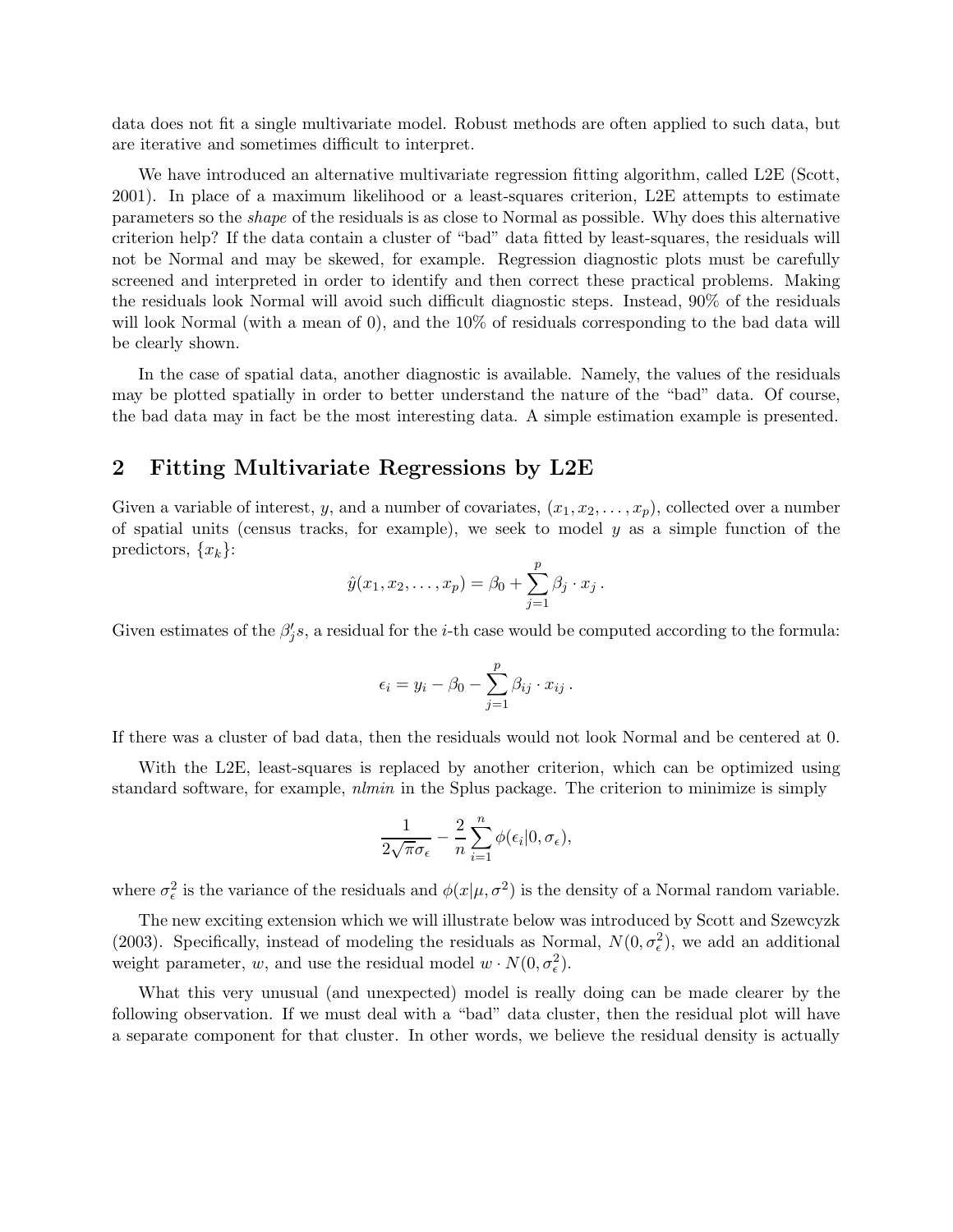a mixture of two components, one centered at 0 (the good data), and a second elsewhere (and of unknown shape). The "magic" of the L2E algorithm, as described in Scott and Szewczyk (2001), is that we can use L2E to estimate only the major mixture component. The criterion given above is modified only slightly to:

$$
\frac{w^2}{2\sqrt{\pi}\sigma_{\epsilon}} - \frac{2w}{n} \sum_{i=1}^{n} \phi(\epsilon_i | 0, \sigma_{\epsilon}).
$$

The optimization is over the parameters w and  $\sigma_{\epsilon}$ , as well as the parameters  $\{\beta_0, \beta_1, \ldots, \beta_p\}$ , which are used implicitly to recompute the estimated residuals,  $\{\epsilon_i\}$ .

The estimated value of the weight,  $w$ , indicates the amount of the data that the L2E algorithm believes is being fitted by the multivariate regression model. Thus, when all works well, the investigator simultaneously obtains a model fit that is very good as though only the "good" data were fitted, as well as an explicit estimate of the fraction of "bad" data. By sorting on the magnitude of the fitted residuals, the "suspect" data can clearly be identified.

The output of such models can be used in our previous digital government work fitting smooth slices of regression functions (Whittaker and Scott, 1994; Scott and Whittaker, 1996; Whittaker and Scott, 1999; Scott and Wojciechowski, 2001; Christian and Scott, 2002).

### 3 Application to Boston Housing Data

The Boston housing data were originally modeled to determine if levels of air pollution appeared to be correlated with housing prices. Data were assembled for the 506 census tracts in greater Boston in the early 1970's. The 13 predictor variables included information on per capita crime rates, proportion of residential land zoned for large lots, proportion of non-retail business acres, average age and number of rooms per dwelling, full-value property-tax rates, and pupil-teacher ratios, in addition to the nitric oxides concentration (the pollution variable). Dummy variables were added to account for spatial correlation, for example, adjacency to the Charles River, distances to five Boston employment centers, and accessibility to radial highways.

We begin by examining the residuals of a least-squares fit to these data; see Figure 1a. We can easily see that the shape is far from the assumed shape  $N(0, \sigma_{\epsilon}^2)$ . The residuals seem skewed to the right, with a number of outliers on the right (and a couple on the left, too).

We next fit these data by the L2E method, including the weight parameter,  $w$ . The fitted value of w was 84.5%. Thus from the beginning we have an indication that the assumed multivariate regression model will not fit all of these data. In fact, 15.5% of the data are not well-fit by the model. (However, 84.5% are well-fit, which is not bad in many situations.) When we examine the residuals of the L2E fit to these data in Figure 1b, we can easily see that the majority of the data are well-fitted by the assumed shape  $2 \cdot N(0, \sigma_{\epsilon}^2)$ . The residuals seem skewed to the right, with a number of outliers on the right (and a couple on the left, too). Note that the Normal curve depicted in this figure has area 84.5%, rather than a full 100%, since we are fitting the partial mixture model.

Now that we have the standardized residuals from the L2E fit, we can examine the locations of the census tracts that are "different" from the vast majority of the data. We expect most Normal residuals to fall in the range,  $(-3, 3)$ . Here, of course, only 84.5% fall in that range.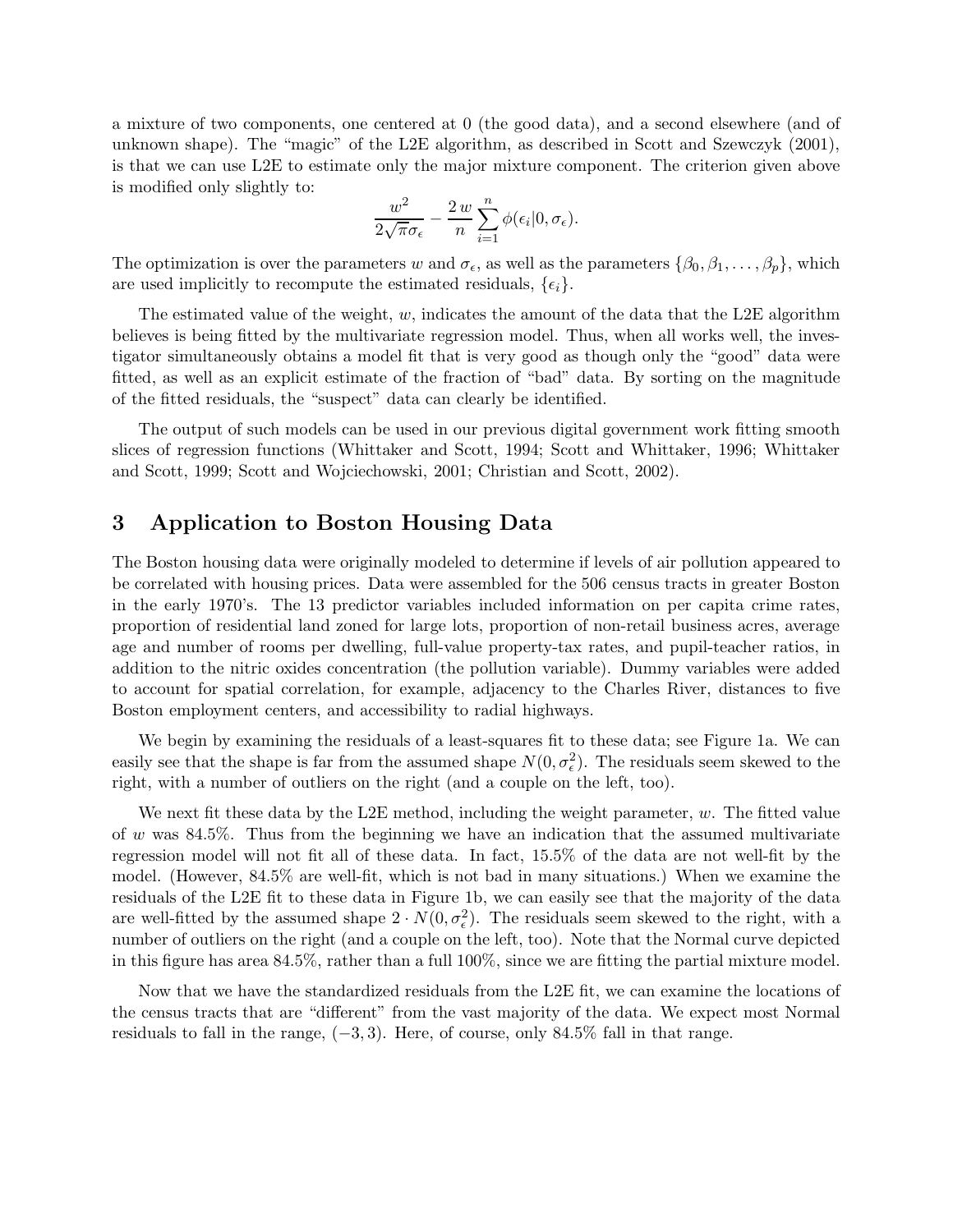

Figure 1: Kernel smooth of residual density (solid line), with assumed Normal fit (dotted line). The least-squares case is shown on the left, and the L2E case on the right.

In Figure 2, we show a choropleth map of the L2E residuals for all 506 census tracts. The dark blue residuals (corresponding to predictions that are much too low) are indeed clustered in the western region. Armed with this knowledge, the investigator could attempt to add an additional indicator variable so that the model would fit a larger fraction of the data.

The dark red residuals (corresponding to predictions that are too high) cannot be seen very well in Figure 2, since they are all located in the downtown region. In Figure 3, we zoom in on that region. We see that these are very special tracts, and probably should be analyzed separately from the rest of the data.

### 4 Discussion and Future Directions

The digital government work of our research team has focused on a number of statistical tools and techniques which can handle many of challenging real situations. In this paper, we have examined the all-too-common problem of statistical models which fit a large fraction of the data, but not all of the data. The common practice of iteratively trying to figure out which data points are the problematic ones is very difficult and, in our experience, often leads to unnecessary failure. This is not too surprising as the number of possible remedies with 13 predictor variables is almost unlimited, and both a novice and experienced investigator may not be able to find the correct combination of fixes.

In contrast, our new fitting technique goes straight to the heart of the issue, finding the "best" for the largest fraction of "good" data that can be identified. Diagnostics are much easier with this approach. The generality of our approach will become clearer, as regression is the fundamental model for many if not most data analyses.

Acknowledgments: Research was supported in part by the National Science Foundation grants NSF EIA-9983459 (digital government) and DMS 99-71797 (non-parametric methodology). The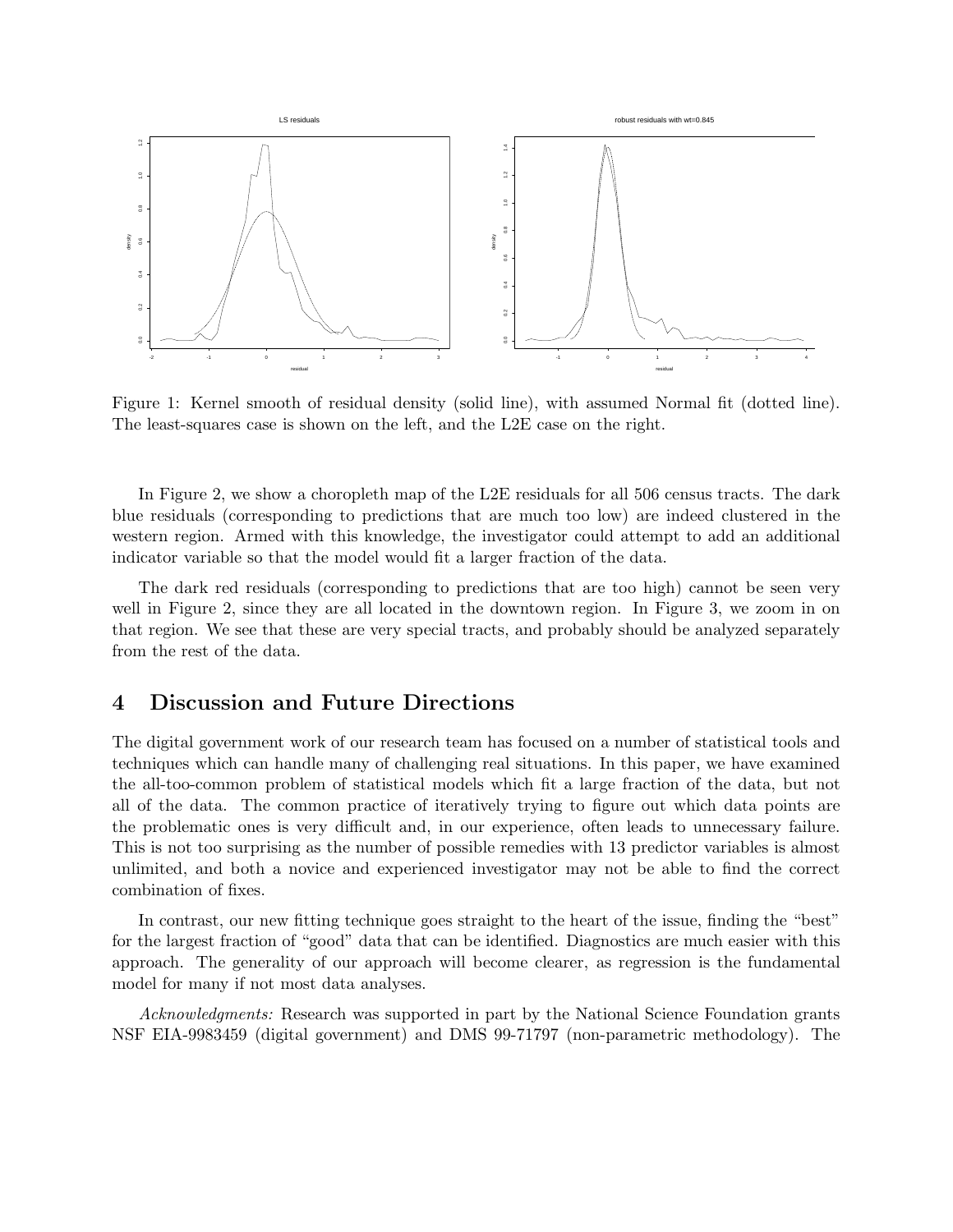

Figure 2: Color-coded standardized residuals by census tract.

authors would like to thank Linda Pickle and Sue Bell for their collaboration, as well as our DG collaborators Drs. Carr, MacEachren, and Brewer.

# References

Brewer, Cynthia A. (1999), "Color Use Guidelines for Data Representation," Proceedings of the Section on Statistical Graphics, American Statistical Association, Baltimore, pp. 55-60.

Brewer, Cynthia A., and Trudy A. Suchan (2001), Mapping Census 2000: The Geography of U.S. Diversity, CENSR/01-1, U.S. Government Printing Office, Washington DC.

Cressie, Noel A. C. (1991), Statistics for spatial data, Wiley-Interscience, New York.

Harrison, D. and Rubinfeld, D.L. (1978), "Hedonic Housing Prices and the Demand for Clean Air," Journal of Environmental Economics and Management, 5, 81-102.

MacEachren, Alan M. (1995), *How maps work*, Guilford Publications.

Pickle, L. W., Mungiole, M., Jones, G. K., and White, A. A. (1996), Atlas of United States Mortality, HHS-CDC, Hyattsville, MD.

Scott, D.W. (1992), Multivariate Density Estimation: Theory, Practice, and Visualization, John Wiley, New York.